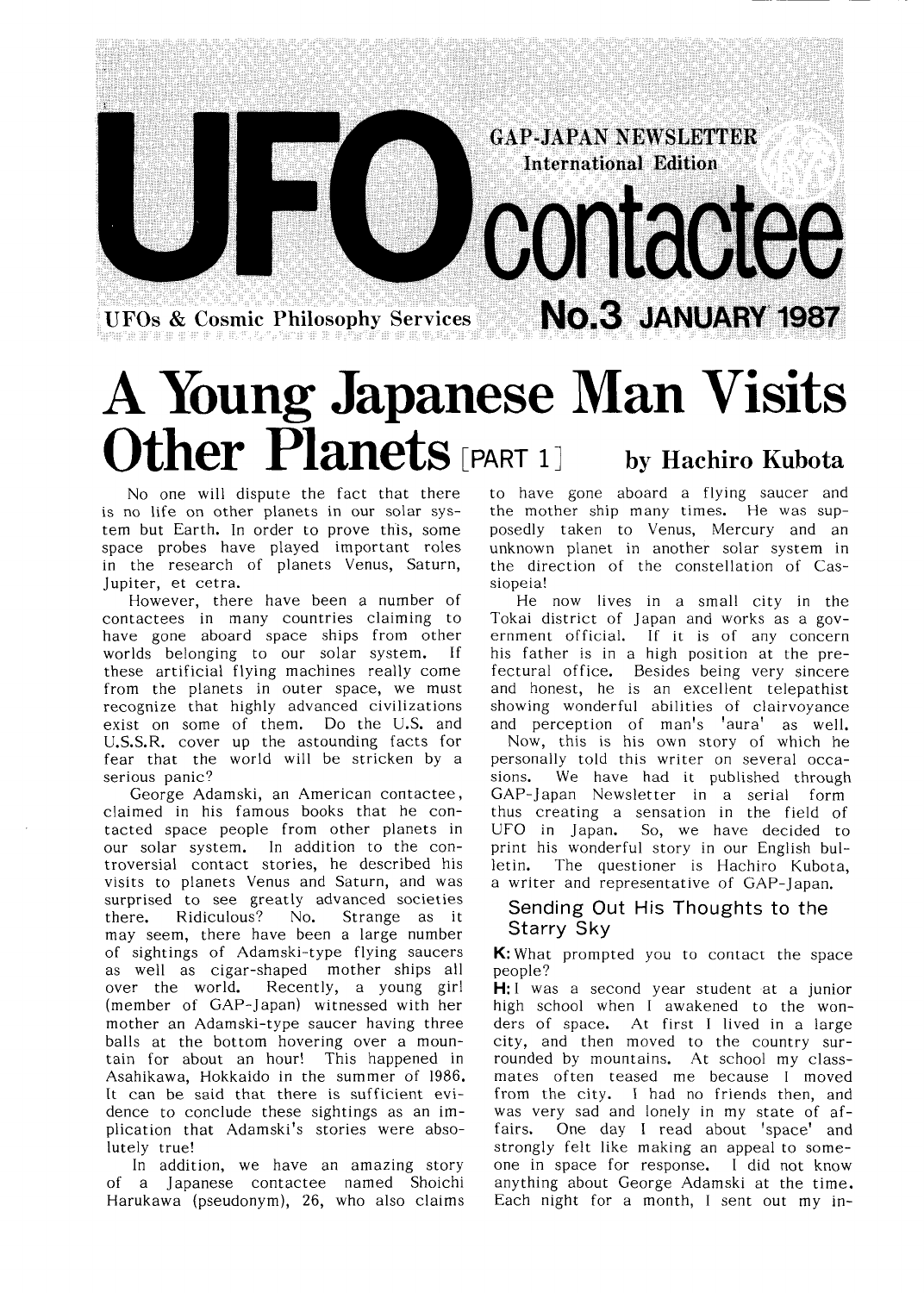tense thoughts which was almost like a prayer. I sent a message to the starry<br>sky as follows: "If anyone recognizes me "If anyone recognizes me on a small planet in space that is Earth, please show me some kind of a reaction."

I continued to do it very hard every night, and on the thirtieth dav I sent out my thoughts for about an hour, but I could not find anything in the dark sky as usual. I almost gave up, and as I was trying to shut the window of my room, I saw an orange object fly across the sky leaving a sine curve. I was surprised to see it thinking that I had my desire fulfilled at long last. This took place when I was a second year student  $(14 \text{ years old})$  at the junior high school.

After that, I earnestly kept on sending out messages by telepathy every day. It seemed to me that even a few changes in my thoughts were transmitted to the object, for when my heart sank within me,the UFO did not appear. When I tried to cheer up, the UFO flew again.

At first the UFO was so small that I almost could not see it. But the object became bigger and bigger until it finally became one large object like this (he shows a large circle with the fingers of his hands). When it descended, it was milk white or pink. When it approached me, I told the object by telepathy, "Turn at a right angle!" Then it suddenly turned at a right angle as I wished. The object appeared to move according to my mind and I became a little afraid. Had I been connected with a phantom? But I enjoyed it so much that I kept on doing it.

By the time I was a third year student, I came to see large UFOs. For example, I incidentally saw a huge hull moving end-1essly between the rain clouds one day. I supposed it was a giant mother ship, and I was greatly moved by the sight, feeling supreme bliss.

#### The Beginning of a Telepathic Communication

One night I went to bed at a little past 11:00. As it was dark in my room, it naturally ought to be dark if I closed my eyes. But strangely enough, it seemed very bright even though my eyes were shut. I was surprised at the queer situation at first. What is more, I could see some black letters in my eyes clearly. There were seven letters. I jumped out of bed, turned on the light, and wrote down the letters in my notebook one by one. While I was writing them, I was still able to see the letters when I closed my eyes. When I finished it, all the letters disappeared. This was the very first step in my reception of telepathy, and their message was mainly conveyed in figures. Meanwhile I came to succeed in the transmission and reception of messages by using sentences. I wrote down what I thought in my notebook and concentrated hard. Then, space people who were supposedly in a space ship hovering somewhere in space would catch my tele-Pathic thought wave and send their mes sage back to me. This was a rather short stage, and after that I finally came to contact the space man.

#### The First Contact

On one Sunday morning, I planned to go to the bookstore later on that day. But by noon, I had a strange feeling that I must go to the city of Shizuoka. The strong feeling was beyond description. Soon I went to the city, and strolled around the downtown area looking at the store windows.

As a man came walking from the op posite direction, I suddenly felt as if I was being pulled by him. He was apparently an ordinary business man wearing a reddish necktie and blue clothes. The cut of his suit was very stylish. My first impression WaS that he kept himself clean. Anyway he walked towards me, so I tried to make way for him. But then again he came to me so I tried to avoid him once more. For the nth time, he walked in my direction. l realized that he was interested in me and I asked him by telepathy, "Are you from space?". He answered, "Yes." in Japanese by uttering the word through his mouth Iwas much surprised to hear him.

#### The Space Man Knew Everything about the Contactee

Patting me gently on the shoulder, he said, "Hello, come along with me." We went down to the underground market in front of the Shizuoka station, and dropped into a quiet coffee shop to talk. I talked about my strange experiences which I thought had to do something with him. To my surprise, he knew everything about the secret experiences such as my own sighti telepathic phenomenas. He said,"We (spac people) have misgivings about the current state of Earth, but we don't want to interfere with people's affairs by giving them answers to their ordeals from the beginning. However, we can give you some hints to stimulate your progress. That's the only way to save you."

We talked for about two hours and I said good-bye to him. I met six space people in all from other planets since then for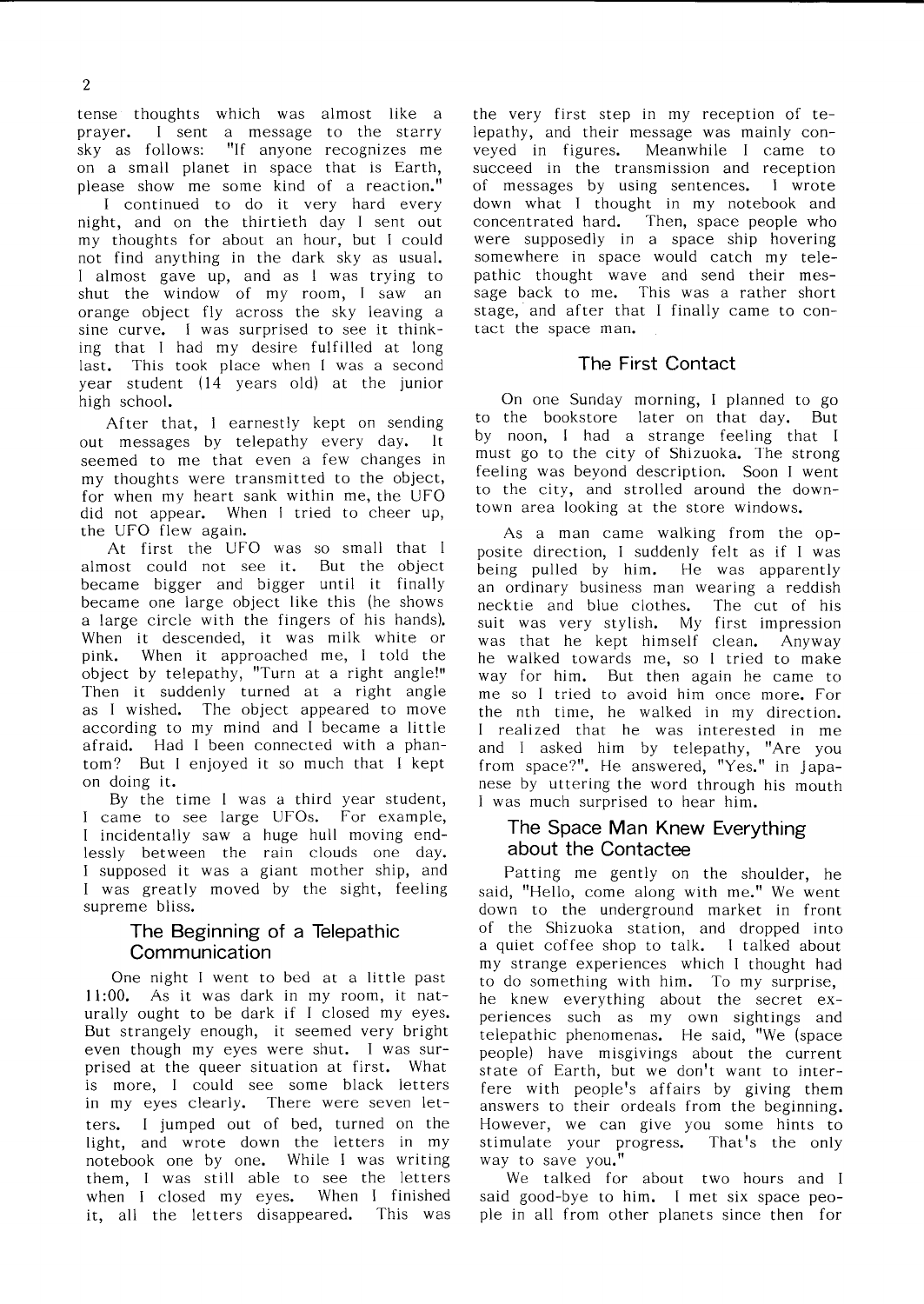four years, including a woman. K:When did you first contact him?

H: It was when I was about to graduate from junior high school (ten years ago). I learned so much from the space people. One day he sent a telepathic message for me to bring the map of Japan. When I went to meet him with the map, he put marks on several places, and said, "Remember the places." After that I sometimes sent messages by telepathy to one of the marked places, and they sent back answers. The marked place was their secret base. They told me how they were maneuvering and what their network was like in Japan. It was a marvelous network. If you could skillfully send a message by telepathy to one of their bases, you would be able to know where UFOs were flying over Japan and their purposes. It was very interesting.

#### Tremendous Civilizations on Other Planets

K: Were the six space people whom you contacted all of the Japanese type?

H: No, one space man was a tall, white man who was a blond of fine texture, while others were 165 to 170 centimeters tall in statture. They were of average height. The beauty point was that they appeared as though they just had their hair cut ata bar ber. Their skin were very smooth and beard-1ess.

K: You said you contacted a woman from another planet. Was she just like a Japanese, too?

H: Yes, she was. She was a brunette and over 165 centimeters tall.

K: Were all of them from planet Venus?

H: No. Three were Venusians and others were from Mercury. The man whom I met at first was from Mercury.

K: Then, planet Mercury has a highly advanced civilization, hasn't it?

H: Oh yes. This planet has a tremendous one. I knew because I was taken there. There were lots of awfully beautiful domes which glistened like rainbows. But when I entered a house, I could see the outside as if there were no walls. That was a marvel. There were two kinds of doors in the house -sliding doors and double-leafed hinged doors. I found such doors in their space ships,too. In any case, when the doors were shut, I couldn't see any seam or a joint on the Wall. This was also very strange. Rooms were not brightly lighted up, but were illuminated so softly that I could not recognize the source of light. This was another wonder.

K: Didn't you read Adamski's books at the time?

H: No, never. I was advised by my friends to read his books, but I felt I didn't have to read them. It was very recent that I found them at a book store, and obtained Volume 1 of Adamski's complete works.

The Japanese edition of 7 volumes of Adamski's complete works are now published in Japan. They were all translated by this writer.】

And for the first time, I read and understood his concept.

K:Did you visit other planets besides Mer- Cury?

H: Yes, I was taken to planet Venus. In addition. I was invited to an unknown planet existing in the direction of constellation Cassiopeia, which belongs to another solar system. To my surprise, all the plants were very big on the unknown planet. Insects and animals were large, too. Bees were as big as this (he shows a large circle with his hands). Interestingly enough, the bees don't have any stings. Also, I saw a plant similar to a rose without the thorns. Therefore, I believed that plants as well as animals had evolved without the instinct to protect themselves. I might add that people on the planet were all about 2 meters tall on the average. They looked like Caucasians and were very pleasant people. All Were like movie stars with handsome fea tures.

Buildings were quite strange in style because they resembled the Tower of Babel in ancient times. I felt as if all this were a dream. So I asked the space people, "Why did you bring me to this planet?" They told me that the planet was very much like Earth a long time ago, but had evolved ideally since then. I asked halfwishing "Is there a possibility that Earth will evolve like that?" They said,"Yes, there is."I was most delighted to hear the answer.

#### That Blue Planet is the Most lmportant One for You

As I continued to contact with the space people,I became much displeased with Earth. Iespecially disliked the people on Earth be cause I thought they made our planet seem very, very low compared to their standard. Right after I told them about it, they said, "It is that blue planet (Earth) where you must carry out your mission." I realized that I must because that is my home planet. He added,"You must live a pleasant life on that blue planet. Descendants will steadily increase from you. As you are controling their way of life now, you have an important reason for 'being' there. Don't think you  $can't$  do anything at all because you are alone. Things you create will be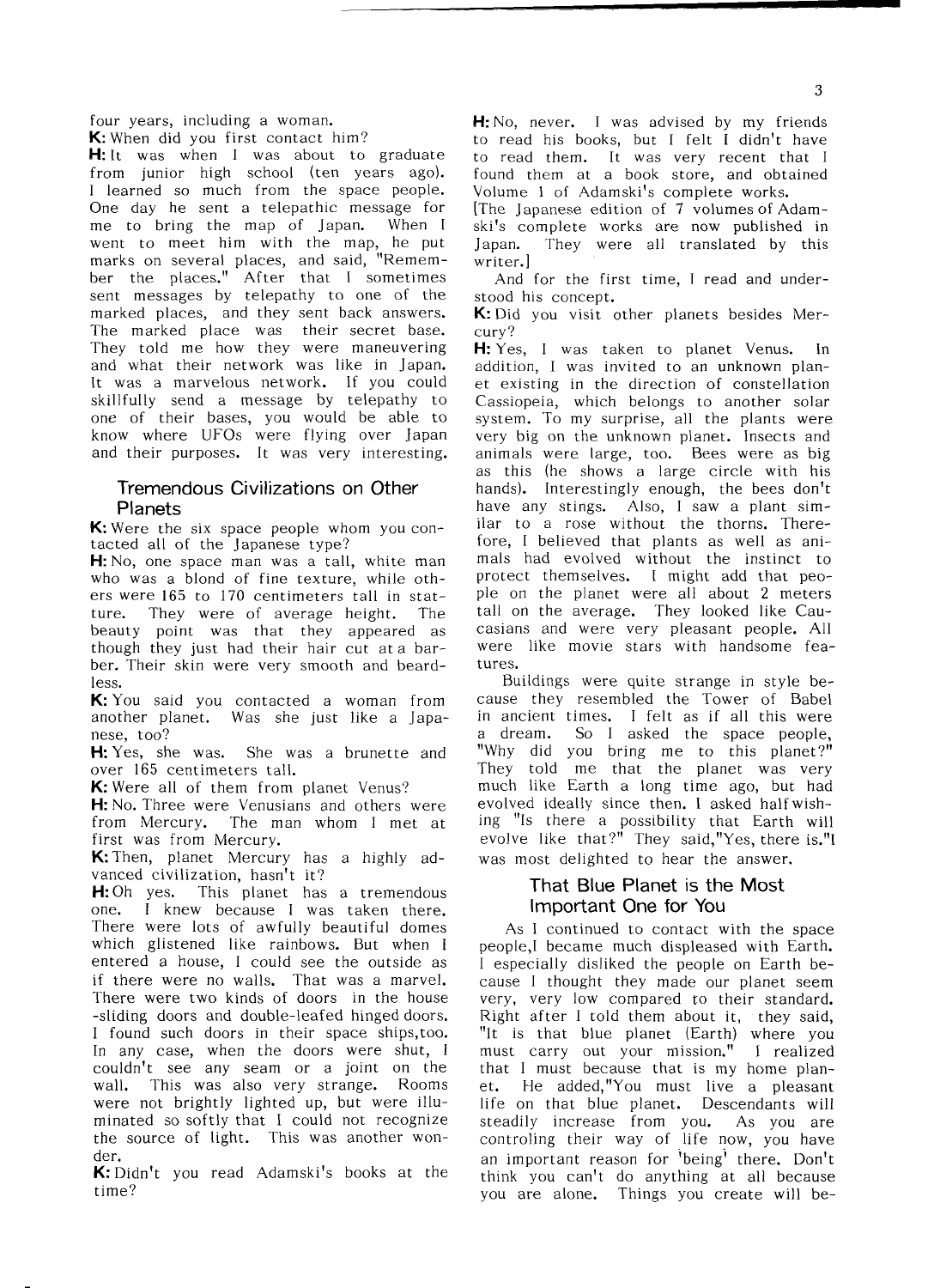come vast ones in the future."

It seems to me that they knew all about my henceforth coming my future. I was also sure that they knew all about my past lives. I suppose the reason why I came to contact with them was because of my past lives.

K: Then you were an inhabitant on another planet at one time in your past, weren't you? What planet was that?

H: I think it was the planet in the direction of constellation Cassiopeia to which I was 亡aken.

K: And then, were you reborn on Earth?

H: Yes. While flying straight in the direction of constellation Cassiopeia, they showed me a spectacular view of space. There were small windows as well as a screen inside the ship, allowing us to see a very beautiful scene.

#### Wonderful Technology to Bend 'Light'

They have a tremendous technology to control 'light'. A space man said, "Suppose ten friends of yours are standing in line. We can let two people witness our UFOs (space ships) as we choose." That is not a technology to produce illusions in thier minds. The space people can control to make only

two persons feel the light.<br>Generally speaking, light doesn't bend at a right angle while traveling, but their incredible technology can actually do this! Therefore, they are able to make a huge cigar-shaped mother ship having a length of about 1 kilometers invisible to the human naked eyes. This is easy for the space men. When the particles of light come from behind the fuselage, they caluculate the volume of light energy. A duplicate of this light is created and sent out from the opposite side. In result, the light travels as though it had passed through empty space, and no one can see the ship in the sky.

Besides this, I know of other stunts they show sometimes. For example, their space ships can create clouds in the sky, and make various types of statues out of them. They can create a statue of a Goddess that is very interesting. What's more, they make Adamski-type flying saucers by using these artificial clouds. I think you should say that they are works of art. [During the conversation, this writer (Kubota) suddenly remembered witnessing an astounding statue which appeared in the sky in Hokkaido a few years ago.We can say the statue was one of space people's wonderful 'sky sculptures!]

I think space people have seized all the essential elements of matter. They told me that people on Earth have the wrong con ception of science. If we don't change fundamentally our way of thinking about sci ence, we will never understand all of it. Above all, they emphasized that we should scientifically turn our attention to how light and electric waves can travel in space. According to them, there is an 'unipolar magnetism' in the magnetic field. In other words, besides the North and South poles, there exists a magnetism having only one pole. It exists in cosmic space in abundance rotating very rapidly, but does not mingle with the  $N$  and  $S$  poles. However, when a certain amount of light energy is added to it, the unipolar magnetism can 'convey' energy in a definite direction. That is why all the scientists should try to find the unipolar magnetism.

#### Infestaion of Fake Contactees

K: Were all the flying saucers and mother Ships you went aboard from planet Venus? H:No, some of them are from Venus, and others Mercury. I went aboard many times. I left Earth 14 to 15 times. On the space ships, I sat in company with strangers from Earth. I think there have been a lot of people who went aboard these space ships. But they don't reveal their experiences. In the light of that, Mr. Adamski seemed to have great courage and a stout heart. If a man going aboard a flying saucer te11s the public about it, he will be attacked and eventually wrecked by them.

K: You are right. If he is not careful, he may be ki11ed by scilence groups.

H: Yes. As a matter of fact, I had a thin time in the past. Some men in black appeared around me from nowhere when I was contacting, and were deliberately standing at a place to be seen. As this was a great pressure to me, I was often oppressed with fear. But these days their appearances are sparse. I think they have changed their plan in order not to make the public believe the existence of UFOs. Also, the men in black seemed to have recognized that the control of information is good enough for them. Therefore, instead of being nervous, they have only to make up false contactees talking through their hats. Then genuine contact men are looked upon as lunatics, and neglected by the public. There are more than a few would-be contactees being manipulated by wirepullers. Space people don't point out false contactees, but I can telepathically recognize them by 'waves' being emitted. I can also recognize whether UFO photographs are genuine or not by re ceiving impressions (waves) from them. Then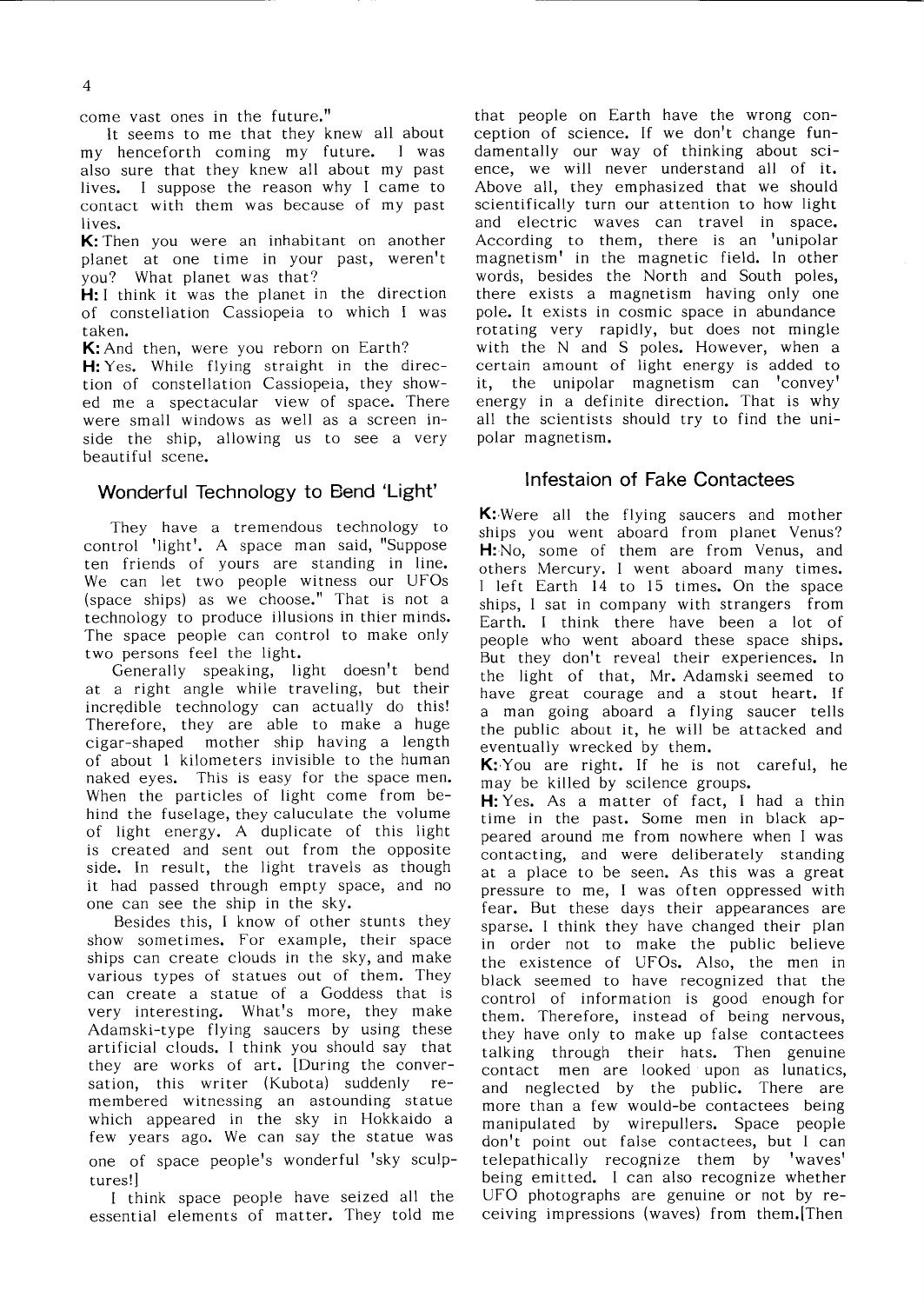Mr. Harukawa told this writer about  $t w<sub>O</sub>$ would-be contact men in Europe. According to him, both of them are downright fakes.]

#### Important Ability of Seeing 'Aura'

K: You said when you see a contactee, you can tell whether he is genuine or not by perceiving his 'waves', or frequencies. Can you do this because of aura?

H: Yes, it is the aura which I can see. A man who is able to contact true space people can spot the false space man because he can see the man's aura. If the strange is not a true space man, he doesn't have the proper aura. If you want to see a man's aura, you must have a highly developed ability.

K: When were you able to see 'human aura' at first?

H: It was when I began to contact the space man directly. I mentally became confused at the time, because of the various telepathic phenomenas. For example, when I held a cup at a coffee shop, I felt the feeling of a man who held it before. Various telepathic phenomenas brought on much strain and I was forced to seek advice from the psychics. When this ended in vain I realized that I was fighting against myself. In the meantime I started to control my telepathic ability by using a mental 'switch'. When I want to use telepathy, I would just turn on the 'switch' in my mind. If I don't want to, I can keep it out whithin me. At last I came to feel at ease.

Space people have a wonderful ability to disappear. That's easy as a pie for them. They cut off light, making their fugures invisible. This phenomenon is apt to be looked upon as 'psychic'. You must think that this is quite different from the psychic phenomenon, but the point is absolutely scientific.

I sometimes happen to see a space man in town who doesn't have a duty to contact me. As I can see his aura, I know that he is a genuine space man. Their auras have the characteristic colors of silver or gold. It is so beautiful that it shines outstandingly even in a crowd. One day I saw a space man at the underground market in the city of Shizuoka. I ran after him. But he suddenly disappeared just as he turned the street corner. It was a large square, but I couldn't see him again. A space man who doesn't have a purpose to contact me tries to keep away because he will be in danger.

#### Change the Dark Thought into the Bright Thought

They said, "This skill to disappear is never beyond the province of science. You can do it, too. Practice it believing that

man can do so. It is not a dream nor an ideal, but reality. You should realize it. That is the point in your progress. Earthmen have been lazy at their efforts. You know, your world does have its disadvantages. What's worse, the civilization on Earth is erring from the right path. So all of you should change the negative or pessimistic visions into positive ones. You must always think that all things will change to the better. It is very important for you."

When you look at an object or anything (pointing at a glass of tomato juice on the table), there are two elements: the positive or usuful and the negative or usuless. I hear however usuless it may be, the two elements exist. So even if this tomato juice is poisonous, a certain energy added to those elements can change the juice into a positive or useful state. Therefore, if there is a negative or useless thing, you should think of how to make it positive or useful. Whatever you see, you must believe that it will become better, positive or useful. According to the space people, it is especially true of man. They said, "No matter how cruel a man may be, or whatever absurd idea a man may be, it is most important for you to have a strong faith that he will certainly become a great man in the future! But people on Earth have a very poor technique on this kind of thinking. Don't blame or judge others with the simple conception of right and wrong. But when the power to become vicious on the part of others is too strong, you will be beaten. So, you must become very powerful yourself." I think the above is the most excellent teaching the space people have ever passed on to me.

#### Much Difference Between the Frequencies of Space People and Those of Earthmen

K: When did you visit planet Venus?

**H:** I was a second year student in high school when I was first taken to Venus. It was summer at the time, and so was Venus.

[Mr. Harukawa told me about it lightly as though he had gone to a resort area on summer vacation. Though he did not seem to want to tell this writer about the place where he went aboard a flying saucer, I had an idea about it. The heights near Mt. Fuji is the best place for the saucer to land. This writer used to go there in order to contact UFOs.

K: Did you leave for Venus on a scout ship at night?

H: One evening, as I was riding on a bus, I suddenly felt like getting off at a certain bus stop. By receiving a telepathic message from the space people and I walked to a lonely place. All this was guided by telep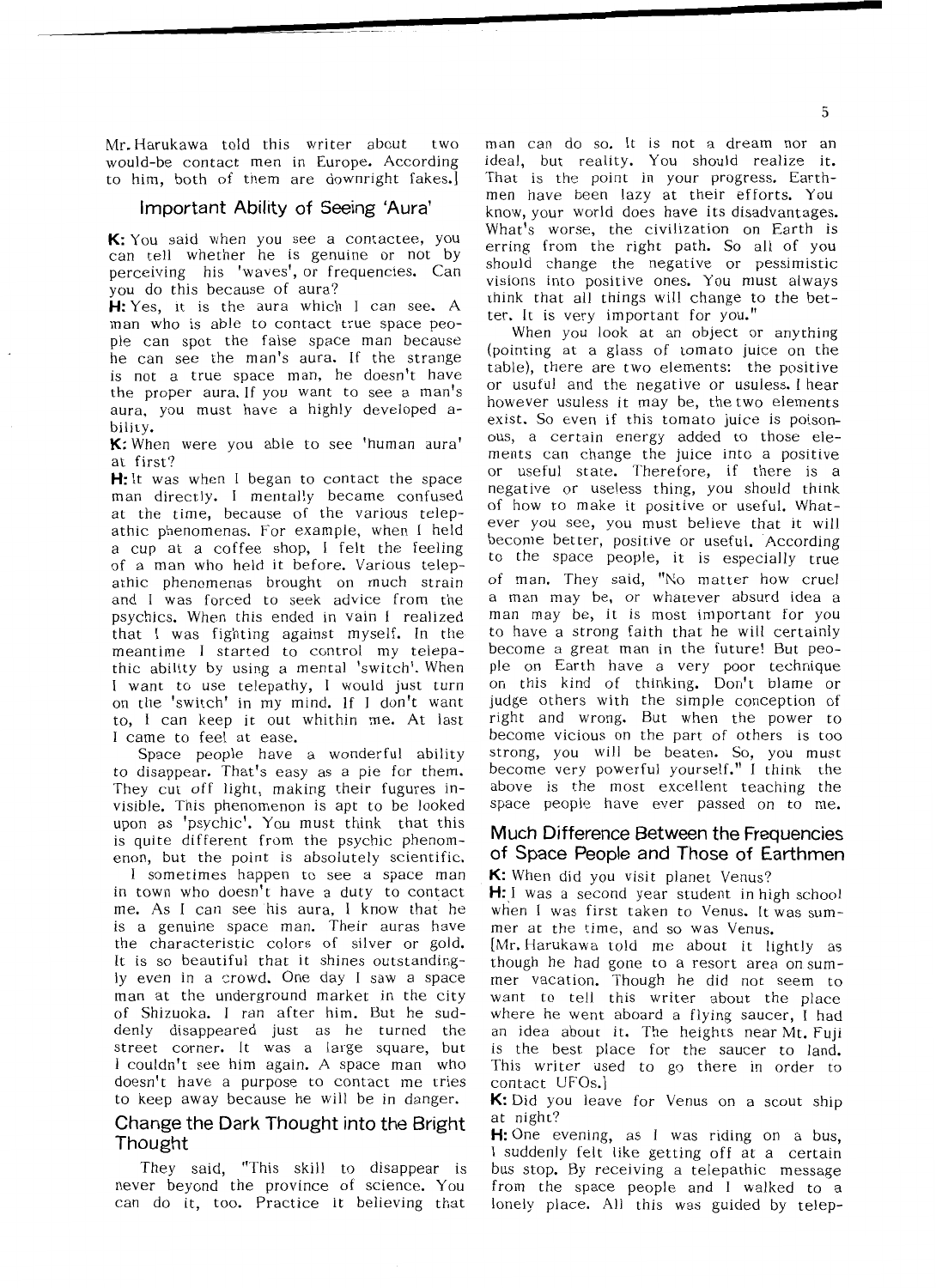athy from a saucer having in the sky.

Every time I went aboard flying saucers and mother ships, I felt as if a wind was passing through my body. I suppose they Were taking a necessary measure for me in order to change the frequencies in my body. One time I threw up what I had eaten the moment I got on the flying saucer. A space man brought a container which looked like a polyethylene bucket, and told me to throw up in it. Interestingly enough, there was a kind of liquid in the container. To my surprise, when I threw up, the liquid was changed into clear water! He asked me, ‖Do you know the reason why you threw up?" I answered, "No, I don't know." He explained, "Usually, we alter the frequencies of the Earthmen's body before they get on our ship. But this time we didn't do it, so you threw up." In other words, as there is much difference between our frequencies, a kind of catharsis suddenly took placewith in my body.

#### Earthman's Thought Waves Reach Space People by Seeing Photographs of UFOs

While they often altered my frequencies, my power to see a man's aura gradually became stronger. Aura (a kind of rays of magnetic force emitted from a man's body as well as all things) has an interesting nature. When a man having a strong aura is in the company of a weaker man, some of the stronger aura is pulled by the lesser one, and both are inclined to be even.Ithink the reason why the space people don't openly make their appearances is quite apparent. The moment they are identified by Earthmen, exchange of both energy may begin, and the space people's energy will be absorbed by the other. The space people said, "Taking photographs of UFOs by Earthmen is a serious matter for us." This means that the Earthmen's thought waves will be sent to UFOs in the process, and they will have to protect themselves by keeping the thought waves from invading. [Adamski's wife Mary appeared as a little girl on planet Venus while she was reborn. When she met her former husband there, she asked him not to take a photograph of her for the same reason. He writes this story in his wonderful report 'My Trip to Planet Venus']

#### A Flying Saucer is Started by Man's Thought Waves

K: In Adamski's book 'Inside the Space Ships', drawings of the interior of Venusian and Saturnian scout ships, as well as that of the mother ships were shown. Do you think the drawings are true?

H: Yes, they are the very same ones that

I saw! There was a thic magnetic pole in the center of the saucer. They have made various new type ones since then. I even have an experience in piloting a flying saucer! I was intrigued at the function of the screen at the control panel. Standing in front of it, I visualized a certain pattern in my mind and sent it to the screen. Then a certain figure appeared on the screen and the switch was on. If you can't visualize a pattern in your mind precisely, you will not be able to control the saucer. In this way, the flying saucer moves according to the pilot's thought. You will feel as though it has become a part of your body. It is an incredible technology. I'm sorry I can't tell you about the propelling power here. I once went aboard an Adamski-type saucer alone. The space people told me to send an image of a lozenge to the screen, but I couldn't do it successfully. The pattern on the screen lost its shape, square or a triangle indefinitely at first. When I gradually became free from all other thoughts, the pattern on the screen transformed into an accurate lozenge. There was an apparatus similar to our television set which showed my saucer flying. The picture On the screen was being taken by a mother ship hovering near, and sent to the saucer. I could actually see how my scout ship was flying. When the pattern on the screen is not right, the saucer pitches and rolls. But if the pattern becomes a lozenge, the ship moves smoothly. I think everything about the space people is on a high level.

#### How To Get What a Man Wants

The space people said,"If you want something or live a life as you wish, you should always visualize it in your mind. Or draw the picture on a piece of paper repeatedly." K: Following Adamski's teachings from his valuable book,'Science of Life', all themembers of our GAP-Japan know the secret, and have already been practicing it successfully. Lots of miracles have been produced among our members!

H: Oh, really? That's very good!

[Mr. Harukawa seemed to be surprised to hear this writer's information. He was not aware that the teachings he had aquired from the space people were being carried on by a group of Japanese.]

Therefore, I (Harukawa) think a great number of people should practice visualizing an image of a highly advanced Earth. Then Earth will become a better place for sure. It is not up to the countries nor enterprises but to each individual to think and visualize a better world. If the general publicaccepts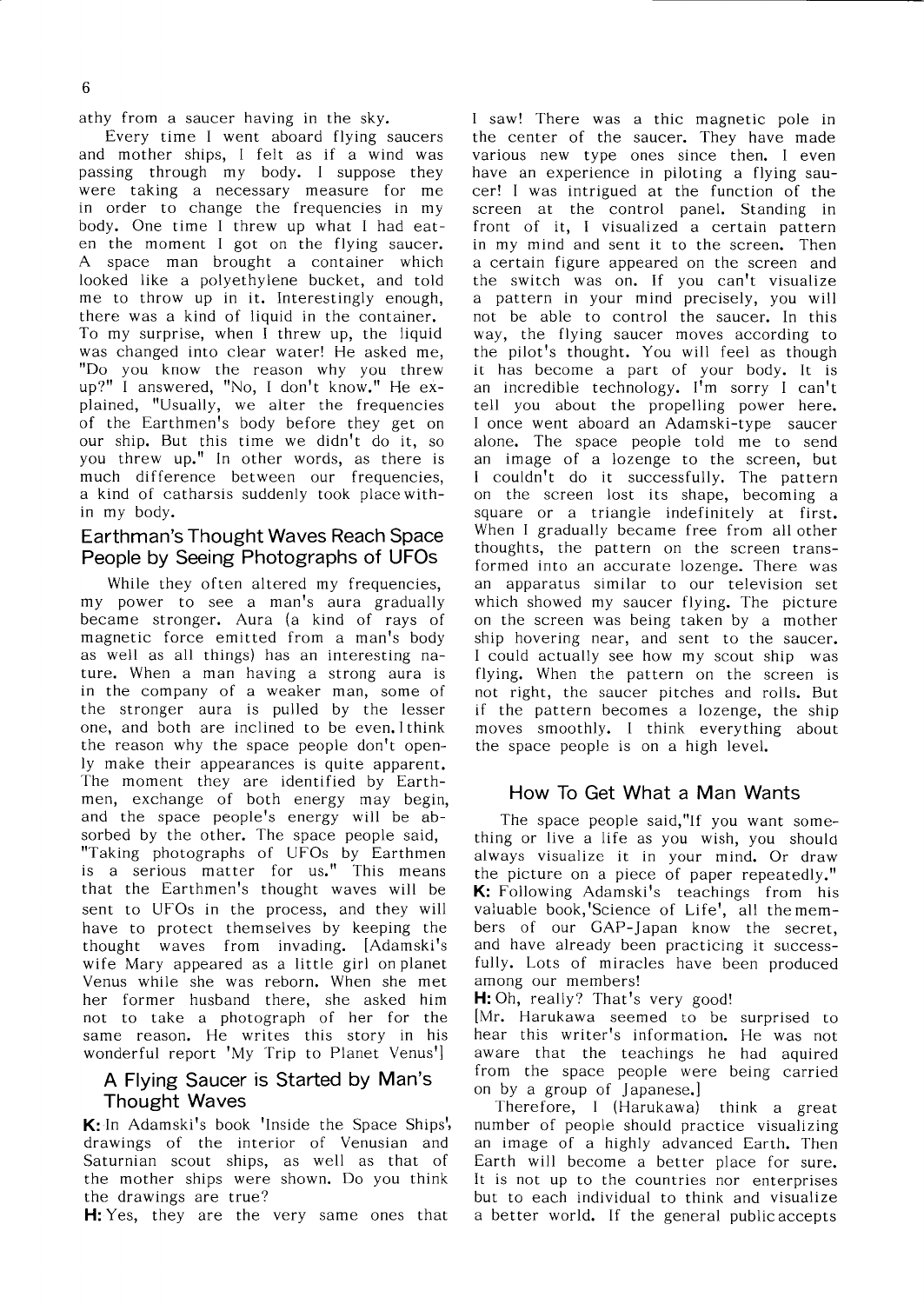this and practice it. Earth will be changed into an excellent planet. People today need to have a vision of the future, so I am working to enlighten the young people es pecially. Anyway, I am very pleased that your group (GAP-Japan) has already put it to use.

#### Incredible Circumstances on Venus

K: By the way, would you tell me about the conditions on planet Venus? According to Adamski, there are many dome-type houses on the planet. Is it true?

H: Yes, Adamski is correct in saying that there are many dome-type houses. But if you see the walls from the inside, you can see the outside through the transparent walls. It's just like a magic mirror! A house can move itself freely, too. I saw a house move into a large crater-like cavity where the earth rose gradually until the house became invisible.

K: Are Venusians of the Oriental type?

H: No, most of them are of the Caucasian type. But quite a few people are Or looking. I saw some Japanese taken from Japan to work there. Actually quite a few Japanese people were working on planet Venus. At first I was surprised at their Japanese language, so I asked where they came from. They answered, "We were born in Japan."

K: Why were they taken to Venus?

H: I don't know why. I was once asked by the space people to emigrate to Venus. I hear if I am to be taken to Venus, the space people will make my family forget me by using an unknown method. It seemed that my level was to such an extent that I could live on Venus. I certainly had reached a high level in my state of mind at the time. But after careful consideration, I answered, "I will live on Earth because Earth is my home planet." The Venusian smiled, and after that I began to contact the space people directly. I was told that many of the emigrants to Venus were orphans or people having no kith or kin.

 $K:$  Do such people have telepathic abilities? H: Yes, of course! They have a tremendous ability of telepathy. Being able to live on Venus means that they reach the same level as the Venusians.

#### Like Attracts Like

The space people said, "There are only three laws in the universe: (1)Things repeat themselves. (2)Like attracts like, meaning, a man or a thing having the same quality are attracted to each other. (3)Things exist with relative properties. They say human relations are in accordance with the law (1). Many people of many countries make dis turbances and wars, but in practice friend and foe are alike on the same level. In other words, attractions result from having the same quality. It is so true when it comes to a group of people.They gather together because they are on the same level or have a similar nature. As I said the other day, the reason why I decided to meet you (this writer) is that you have the same quality as mine. I knew it by telepathy.

#### Frequencies of Mineral Veins

[Mr. Harukawa continued to talk about the frequencies of land, or earth. He said that there are two kinds of land, or earth. That is, there are some land with cosmic frequencies and some others without. A land to which flying saucers often come has SOmething to do with the freqencies of the land. In addition, flying saucers often choose a land where a special mineral vein exists. The frequencies or energy of the mineral Vein has something to do with the coming of the saucers.

He also said that the other Japanese contactees had a special ore respectively. He, himself, had about 50 ores including a very rare one which was given to him by a space man. He gave most of them away to friends as gifts, except for one. It is a blue crystal which was produced on planet Mercury. At the time when a man from Mercury gave it to Mr. Harukawa, the crystal gleamed in blue in the darkness. Now it does not gleam, but when he holds it, he feels a kind of warmth in it.]

**K**: Were any of the ores you were given by the space people artificially cut?

H: Yes. Some of them were artificially cut. I have studied precious stones and havesome knowledge about cutting. The facets of the space people's gems are not as many as the brilliant cut. It seems to me that the space people cut them to produce the ideal frequencies or energy. If you wear such a precious stone, you will have a marvelous sensation of cosmic consciousness. [This writer told him about a crystal pendant which Adamski possessed during his lifetime. In the autumn of 1975, I touched and held the special stone when the late Mrs. Alice Wells showed it to me in Vista, California. She said that a space man gave it to Adamski when he was a youth. Putting it to his chest, the writer felt some warmth to it.] ---According to the space people, if you touch the precious stones, and feel some warmth in them, they are good for you. If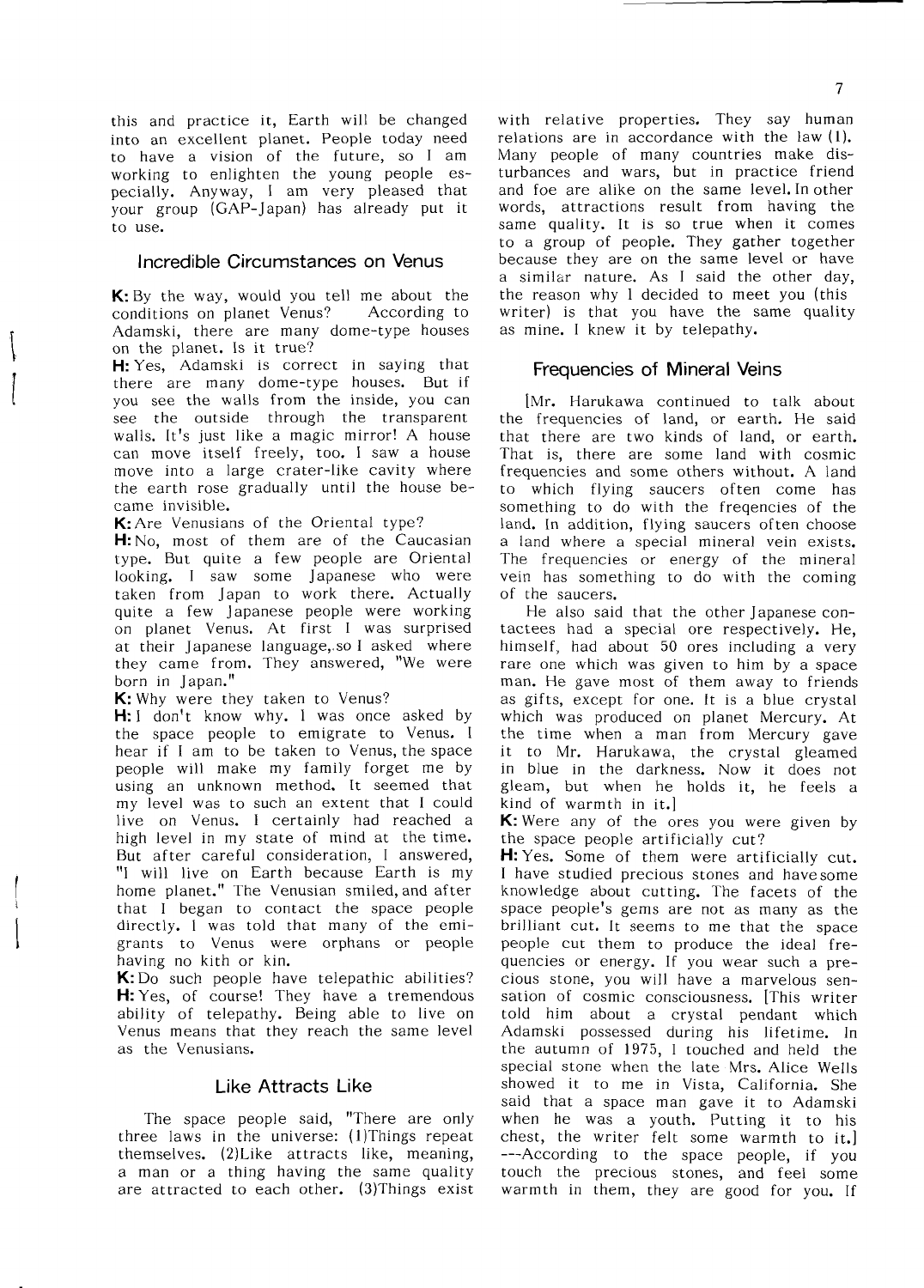you feel some chilliness, you had better avoid them. In this case I don't mean a physical sensation by saying that, but a mental warmth or chilliness.

#### A Climb Up to the High Level

K: How do the space people evaluate UFO research groups on Earth?

H: They don't evaluate any groups at all. They are only appealing to the public on Earth. Though their level of humanity is extremely high compared to ours (raising

### JAL Captain Reports UFO Sighting Over Alaska

A Japan Air Lines captain has reported he witnessed UFOs while flying over Alaska in November,1986.

--Cap. Kenji Terauchi, 47, said he saw a total of three UFOs flying near his JAL jumbo jet on a special cargo flight en route from Paris to Tokyo via Anchorage, in the evening of November 17.

The objects were visible for about 50 minutes just before the jet was about to land at Anchorage Airport, he said.

Besides Terauchi, the copilot, Takanori Tamefuji, and flight engineer, Yoshio Tsukuda, were also in the cockpit. Both of them confirmed that either there were some unaccounted-for objects flying near the air plane or they saw some strange lights in the sky.

Terauchi has already reported the case to JAL's main office in Tokyo and to the Federal Aviation Administration (FAA) in the United States.

JAL authorities have not gone further into the matter.

A spokesman for the North American Air Defense Command (NORAD) commented that it has received no information con cerning UFOs in the Alaska region around Nov.17.

According to Terauchi, he witnessed two unidentifiable lights, one about  $3.6$  to  $5.4$ km in front of the JAL cargo jet and to the left, and the other about 600 meters below the airplane.

He said he saw the lights at around 5:10 p.m., when the airplane was flying at a speed of 768 k.p.h. to the north-northeast of Anchorage.<br>Seeing that the lights moved in a dif-

ferent way from his aircraft. Captain Terauchi contacted Anchorage air traffic control, which answered that only the JAL aircraft was detected on the ground rader.

About 10 minutes later, the two bright objects moved to within 150 or 300 meters in front of the plane, illuminating the cockhis hand highly), they are making an effort to let us elevate to their standard by saying "Earthmen, climb up here!" This depends upon our wish to progress within the power of our souls. They always prepare a high standard which we must reach. Just as a small lamp in a remote place is a great help to a man walking in the darkness, the ideals of the space people will be of tremendous help to Earthmen. Their appearance in the sky may be only a small lamp, but I believe it will be a great salvation to us some day. (Continued to the next issue.)

pit for several seconds as though it were daytime, Terauchi said.

"The objects were cube-Shaped and about the same size as the fuselage of a DC-8 passenger jet, illuminated by an incalculable number of something that looked like incandescent lights," said Terauchi.

After the first two lights disappeared from his sight for a moment, another two lights appeared 60 degrees to the left and flying side by side with the JAL jet, the Pilot said.

A meteorological rader in the cockpit, applied horizontally, detected an object about 1.5 to two times as large as jumbo jet,  $fly$ ing  $12.6$  to  $14.4$  km in front of the JAL plane, although the Anchorage air traffic control repeated that its rader could detect nothing, Terauchi said.

Terauchi added that he could see the object in silhouette against the lights of the city below.

He then noticed that the two lights were part of a huge ball-shaped object several dozen times as large as a jumbo jet, he continued.

The object continued to follow the JAL jet until it suddenly disappeared from sight When the plane was flying 270 km to the north of Anchorage, he said. The JAL craft landed at Anchorage Airport at 6:24 p.m.

Yoshio Iwao, head of JAL's Boeing 747 operating crew section, confirmed he had received an outline of the incident from Terauchi in a telephone call from Anchorage on Nov. 18, Japan time.

JAL, however, decided not to pursue the matter further, because it expected to find no clear explanation by investigation, Iwao said. No written report was submitted by Cap. Terauchi, he added.

Copilot Tamefuji confirmed that he saw One Of the two flylng Objects fromthecock pit and that it was detected on the cockpit rader. He added that he could not see it.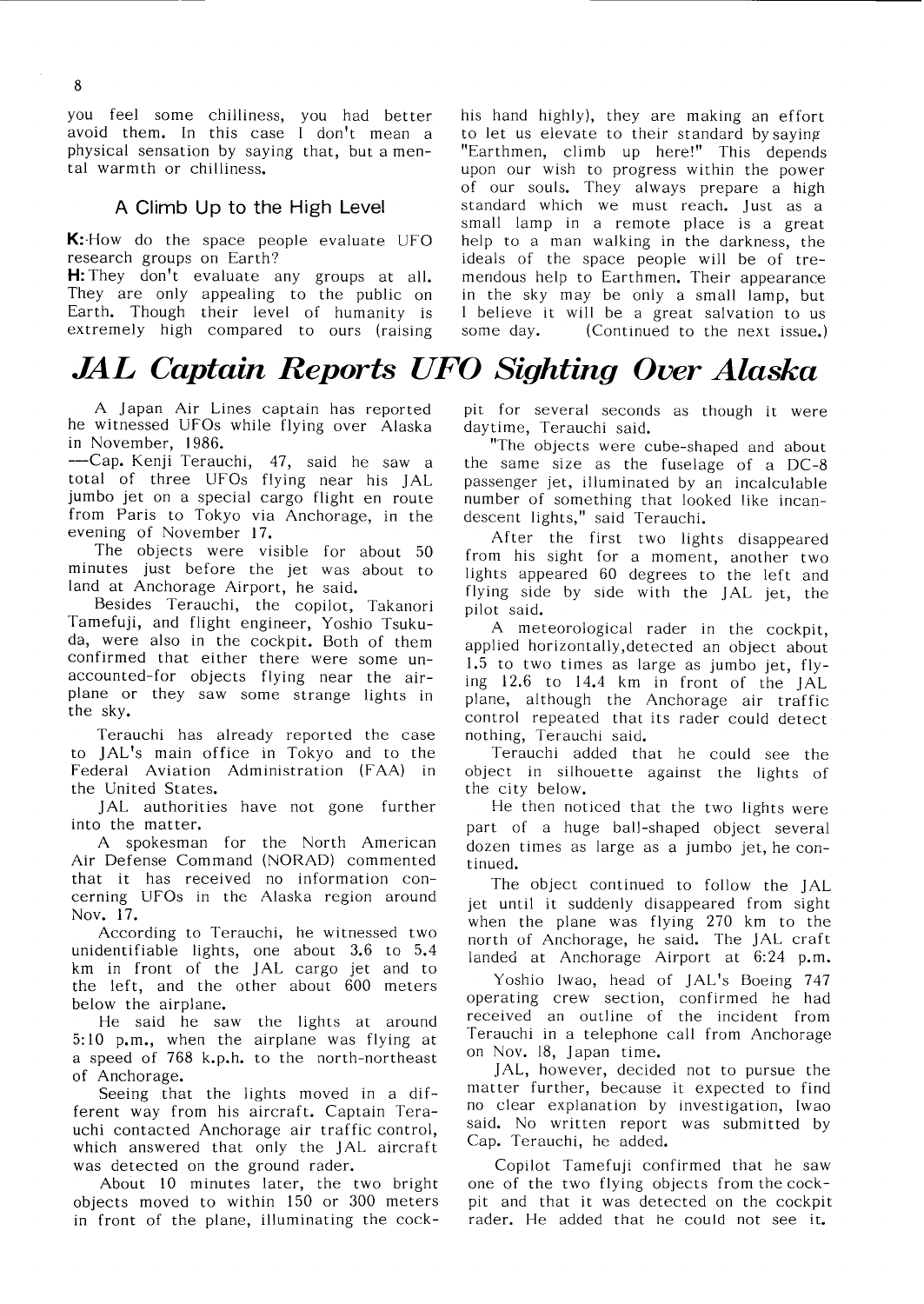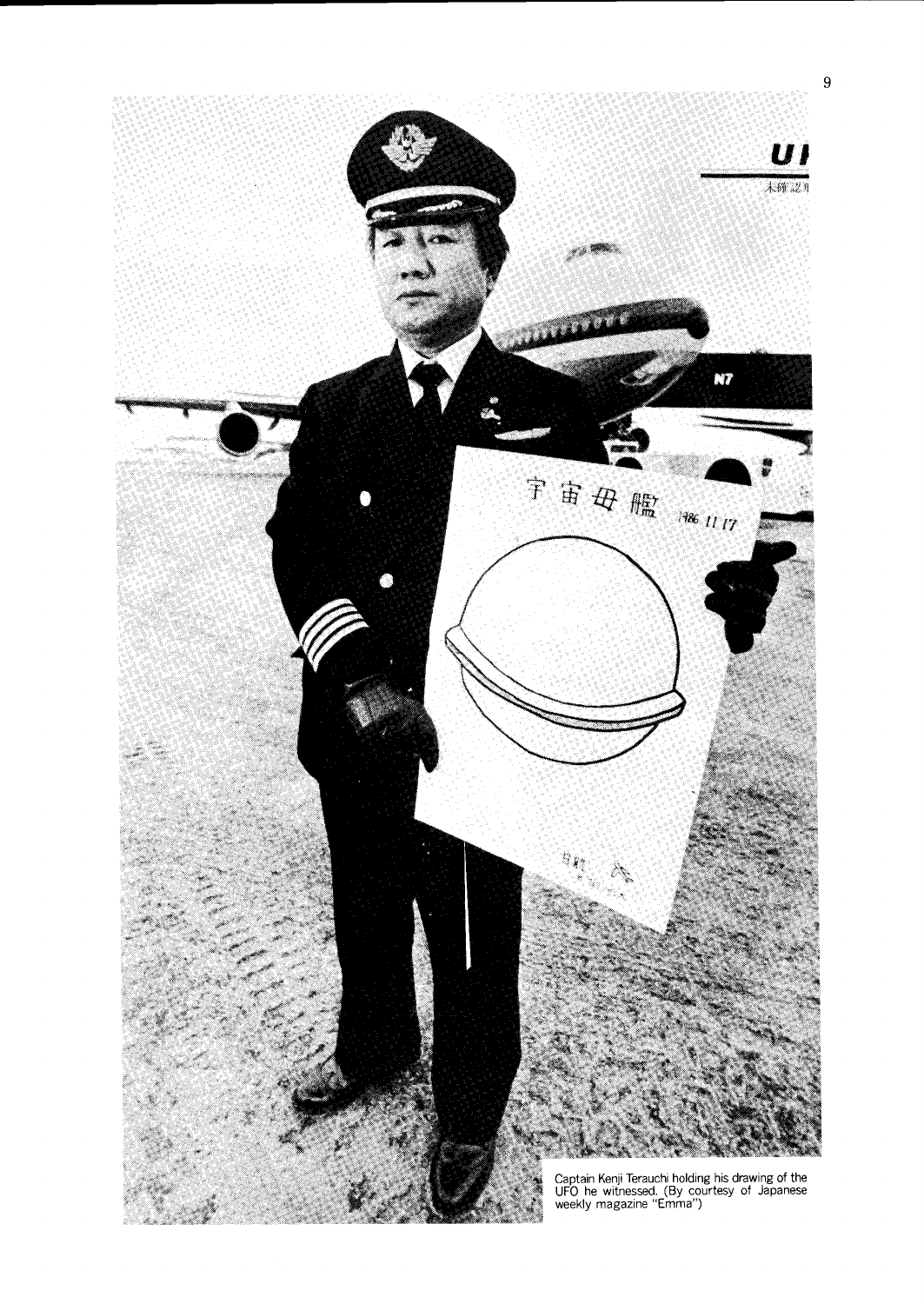### **Questions & Answers**<br>by George Adamski

This Q & A was published by George Adamski in 1957 and<br>
sent to his co-workers all over the world. This contains much<br>
valuable information on UFO issues even now. (Editor, Uc) valuable information on UFO issues even now.

Q1: Have you published another book since INSIDE THE SPACE SHIPS?

A: No. Work was started on one, but I was advised by the Brothers(space people from other planets. Editor Uc) to discontinue this in favor of the scientific program. They said much valuable information was contained in 'INSIDE THE SPACE SHIPS' which would be helpful to the world., if we could endeavor to live according to the wisdom given therein. Until the peoples of Earth show a greater understanding and compassion, with a willingness to change their thinking habits and actions toward each other, little more can be given.

Through growth and steadfastness to the laws of the Cosmos, they have attained a happier way of life, but they understand this must not be forced upon another. Each must earn this understanding for himself. And this is an individual problem. For a state, a nation, or a world, is only as strong and as happy as its people.

Each form is a center of influence, effecting everything it contacts. So, as each person improves his own way of life, learning to be true to himself, he will help his fellowmen accordingly. For it is the daily living that is all important! And each must do this for himself.

Q2: Do you have information from the space Brothers regarding the Russian satellite, Sputnik?

A: No. To the present date (October 18, 1957) I have not had a meeting with the space people since the launching of Russia's baby moon. However, the next time wemeet I will make inquiries about this matter and iclude what information they give me in the next number of Questions and Answers.

One thing I do know, the 'shell' first reported to be following the little satellite, and now said to be leading it, is a space ship! A check of information released on this subject will show reports of more than one 'shell' orbiting with the Russian moon.

During a meeting with the space people not long ago, we discussed the possibility of some nation succeeding in getting a device to orbit around our planet. At that time they told me that when any country did succeed with such a project, it would be watched closely. If it proved to be purely scientific, they would leave it alone. This seems to be their present policy.

Q3: Why didn't the space people help us get out a satellite first?

A: According to information I have received, not directly from Russia herself, but from people in other nations who are in touch with Russia, there have been many sightings and a number of landings in that country. From all I have been able to learn, some governments have given instructions to their Air Forces to fire upon space craft. And no nation can expect help from people at whom they shoot, and whose information they ignore.

Remember, the space visitors know no divisions and support no particular class. They are non-political and non-sectarian, recognizing allmankind as brothers and sis ters. Their interest lies in humanity as a whole wherever they find it; whether on our planet or elsewhere in the vast universe. But I can assure you, they will support no one in hostility.

Q4: Why are space people coming our way? A: Their presence in such numbers at this particular time is largely forscientificstudy. By now almost everybody has heard some thing about the change our planet, Earth, is making on its axis. This is a natural phenomenon which takes place at regular cycles on all planets. They are observing this closely, since a change anywhere in a system affects the whole system to some degree. It may also be noted, their present visitations coincide with the International Geophysical Year, during which time the foremost scientists of all nations are seriously studying Earth and its actions.

Furthermore, we are being alerted to the existence of neighbors in space by their craft through our atmosphere. Prior to proof of their reality, a large majority of the people were unaware of human inhabitants no other planets. It is their sincere hope to bring us into the family of our Solar-System through knowledge.

Q5: Are space travelers like us?

A: Yes! Our spiritual teachings tell us we on Earth are created in the image and likeness of the Creator. Since this is true, and since this same Creator is the Father of the Cosmos and all contained therein, would not His children in other rooms in His'house of many mansions' also be like us? On Earth we have people of various sizes and colors; this same condition exists in other worlds. But while we divide these colors into races, the dwe11ers on other planets glorify their Father in His wisdom for bringing forth the variations of Himself. No one is judged by outward appearance, but all are reverenced for the Divine Life within.

Space travelers are identical to us, only they have a deeper understanding of them selves and the Cosmos of which we are all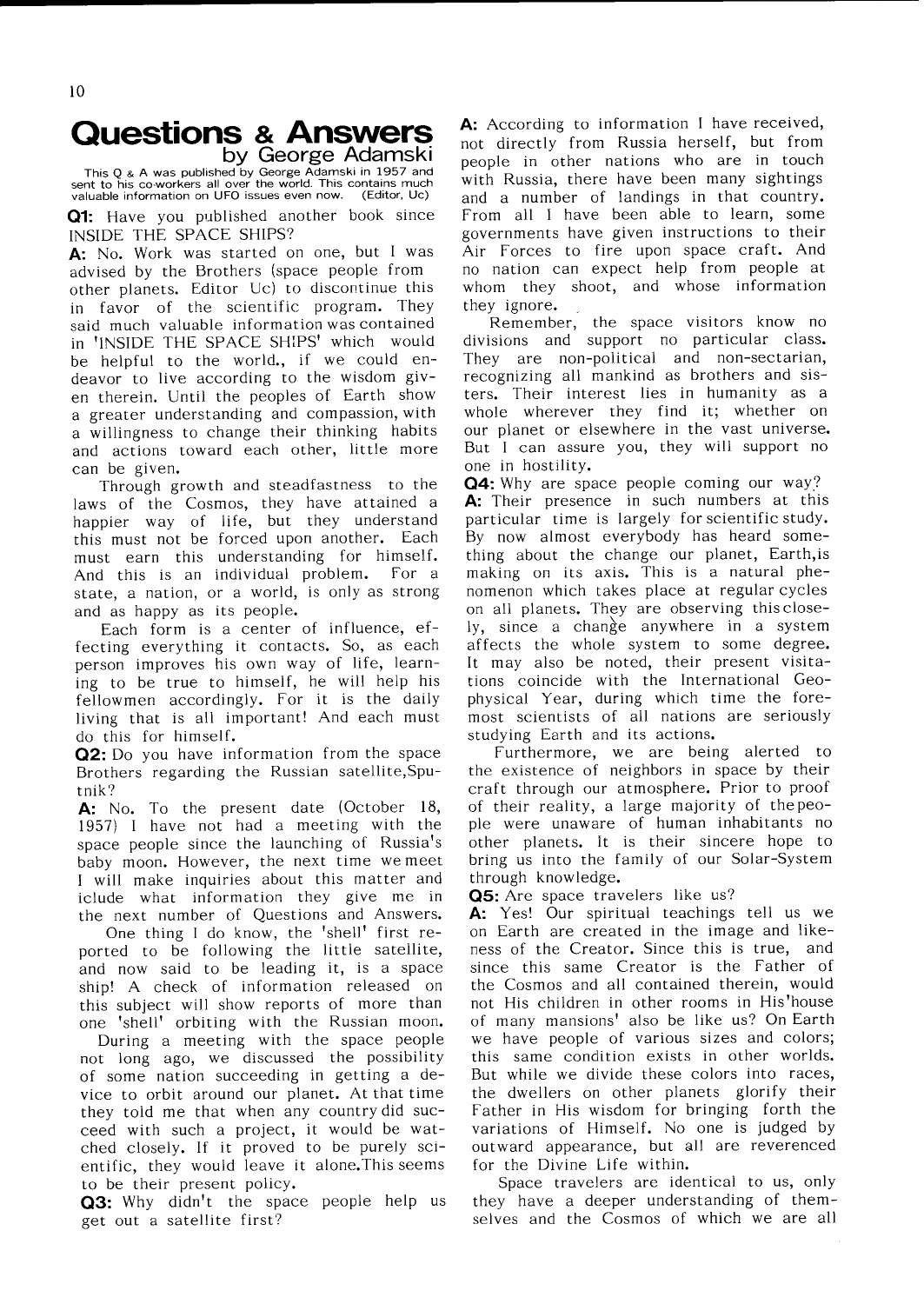inhabitants. When we, too, learn to master space travel, our concept of the Cosmos will be infinitely broadened.

Q6: Do the visitors support any specific form of Earth's society?

A: No. Such support would be complying with our custom of divisions. They recognize no false divisions of any kind. They understand Life is eternal, and every person is born to fulfill a definite destiny. Each must learn his own lessons as he travels the pathway of life. Many have mastered lessons that others have yet to learn; yet stretching before all is the eternal pathway without beginning or ending. Therefore, all are respected alike. So they have neither preference nor judgement for any specific form of our society.

Q7: Why do we not hear of space craft crashing as we did in the early 1950?

A: The early crashes were caused when the radiation in our atmosphere was taken into their craft through a process similar to our air conditioning systems. The crews became ill and lost fatalities had taken place, the crews on other ships began studying conditions and seeking ways to avoid such disasters. Now they have succeeded.

They have perfected a small object which each crew member carries on his person while their ship is moving through our atmosphere. A similar object on a such larger scale is used to purify the atmosphere with in their craft. No space person ever comes to Earth without one of these for protection to help him withstand the radiation present not only in our atmosphere, but in our food and water as well.

Q8: Why don't they give us such protection? A: their instruments have been developed with minerals & elements from their own planets, therefore contain frequencies harmonious with the users. Protective objects for Earth's people must be constructed from the elements and mineals of our planet in order for them to blend with the fregencies of our bodies in their relationship to Earth, Research is now being conducted in an effort to work out the necessary details for such an instrument.

Q9: Why are space people so far ahead of us?

A: According to what they have told me, millions of years ago the peoples on other planets in our system began respecting one another as brothers and sisters of one planetary family, recognizing all as children of the one Infinite Creator. Without divisions, but with all working together harmoniously, they have been able to concentrate their efforts for constructive study and growth. As a result they have learned well the laws

of Nature and how She operates. This knowledge made it possible for them to understand the laws governing the harnessing of certain of Nature's forces, thereby enabling them to build ships patterned after their own planets, and eventually to travel beyond the confines of their worlds.

On the other hand, the history of Mankind on Earth has been filled with divisions and personal aspirarions. Destruction, rather than construction, has been our practice. Today we are reaping the rewards of this policy in disease, suffering and ignorance.

We assume the planet belongs to Man, with each claiming his small plot; while our neighbors in space realize their planet belongs to the Creator. So as one large family they share its products equally.

In divisions, we live as strangers to one another. In brotherhood, they live in peace and harmony.

Q10: Do they believe in God?

A: They glorify the Creator in their every thought and every action. We profess belief, and many give devout lip service, while inwardly doubting the practicality of living the Universal Laws which have been handed down through the centuries from Men of Wisdom.

In both the old and new Testaments of the Christian Bible, and in the teachings of all the Great Ones, we find the commandment of Love. "Love thy neighbor as thyself." To fully understand the true meaning of this commandment we must broaden our concept of the word 'neighbor'. Neighbor is not just the person living next door, but everyone in the world; everyone living on the other planets in our system; every one living in the vast, limitless Cosmos.

The Cosmos and Its entirety operates in perfect timing according to these laws of harmony. Comprehending this, our neighbors in space have found peace, health and a deep understanding of the true purpose of Life. Therefore, it is apparent as long as we harbor fear, hatred and greed in our hearts, we are not living our belief in God. True belief in God is a way of life.

Q11: Is there family life similar to ours?

A: Yes. Their intimate family life is very similar. Children are conceived and born the same as on Earth. Life is more joyous, for all are working and living for the common good. They work, study, play and participate in interests parallel to ours. By preference they are vegetarians, but not strictly so. Although they eat meat on occasions, they do not raise cattle for slaughter.

Their houses vary in size according to their family needs. All homes contain innovations to remove the drudgery from house-